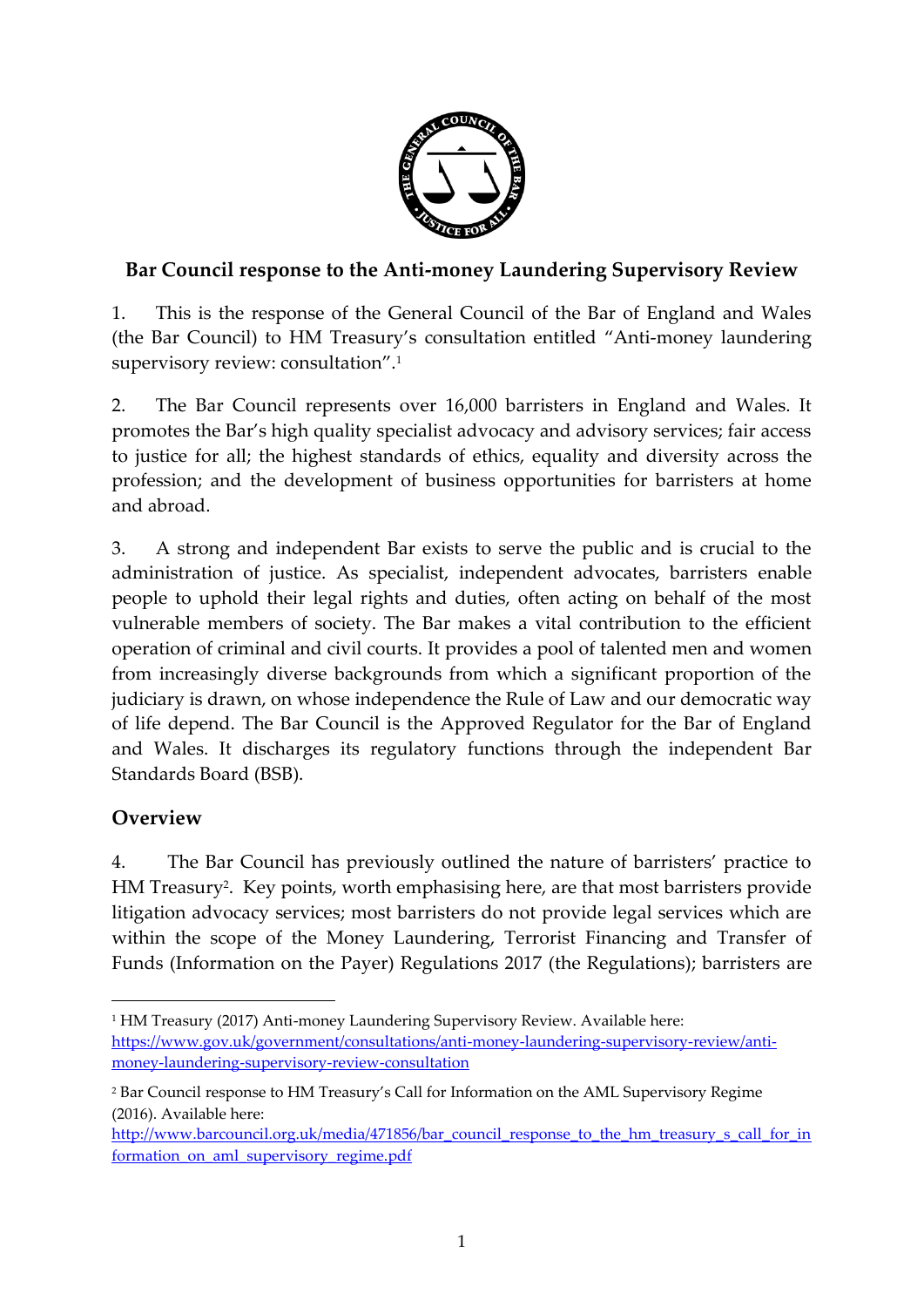not permitted to handle or control client money nor operate or administer any client accounts; only a limited number of barristers provide services that fall within the 'regulated sector'. Those who do provide such services most commonly do so under instructions from solicitors who deal directly with the lay client and who are also subject to the Regulations and the supervision of the Solicitors Regulation Authority. The Bar Council's view that the barristers' profession poses a very low ML/TF risk is supported by the fact that there are no historic examples in the public domain of barristers engaging in money laundering or terrorist financing activities on behalf of their clients.

5. The Bar Council also provided its views on the proposed Office of Professional Body AML Supervision (OPBAS).<sup>3</sup> The Bar Council remains supportive of any initiative that would provide greater governmental direction as to best practice and additional positive support to professional body of AML/CTF supervisors (PBSs) <sup>4</sup> but is very strongly against any imposition of a *de facto* secondtier of AML/CTF regulation on barristers or indeed another significant additional layer of expense to barristers; this would be disproportionate considering the very low AML/CTF risks posed by the barristers' profession. The BSB already provides effective and proportionate AML/CTF regulation of barristers. The imposition of an AML/CTF super-regulator with invasive powers risks undermining the work of the BSB and imposing an inappropriate "one-size-fits-all" approach to regulation on all professionals in the regulated sector. Such an approach risks being confusing to the providers and users of legal services and counterproductive to the aim of good regulation.

6. The Bar Council is very concerned that the draft regulations contain nothing in relation to the purpose of OPBAS or its objectives. As drafted, the regulations would provide OPBAS with an unfettered remit in relation to AML/CTF regulation of PBSs. The powers provided by the regulations should be directed to the pursuit of a stated purpose of OPBAS.

7. The Bar Council is very concerned that the key regulation 7 in the draft regulations would place no limitations on the scope of any inquiry by OPBAS and could lead to protracted, prolix and disproportionate inquiries of PBSs.

8. The Bar Council is also very concerned that some features of the draft regulations under which OPBAS would operate would have far-reaching direct

**.** 

<sup>3</sup> Bar Council response to HM Treasury's Anti-Money Laundering Supervisory Regime: response and call for further information (2017). Available here:

[http://www.barcouncil.org.uk/media/565535/bar\\_council\\_response\\_to\\_the\\_call\\_for\\_information\\_on\\_t](http://www.barcouncil.org.uk/media/565535/bar_council_response_to_the_call_for_information_on_the_anti-money_laund....pdf)\_ [he\\_anti-money\\_laund....pdf](http://www.barcouncil.org.uk/media/565535/bar_council_response_to_the_call_for_information_on_the_anti-money_laund....pdf)

<sup>4</sup> Called "self-regulatory organisations" in the draft regulations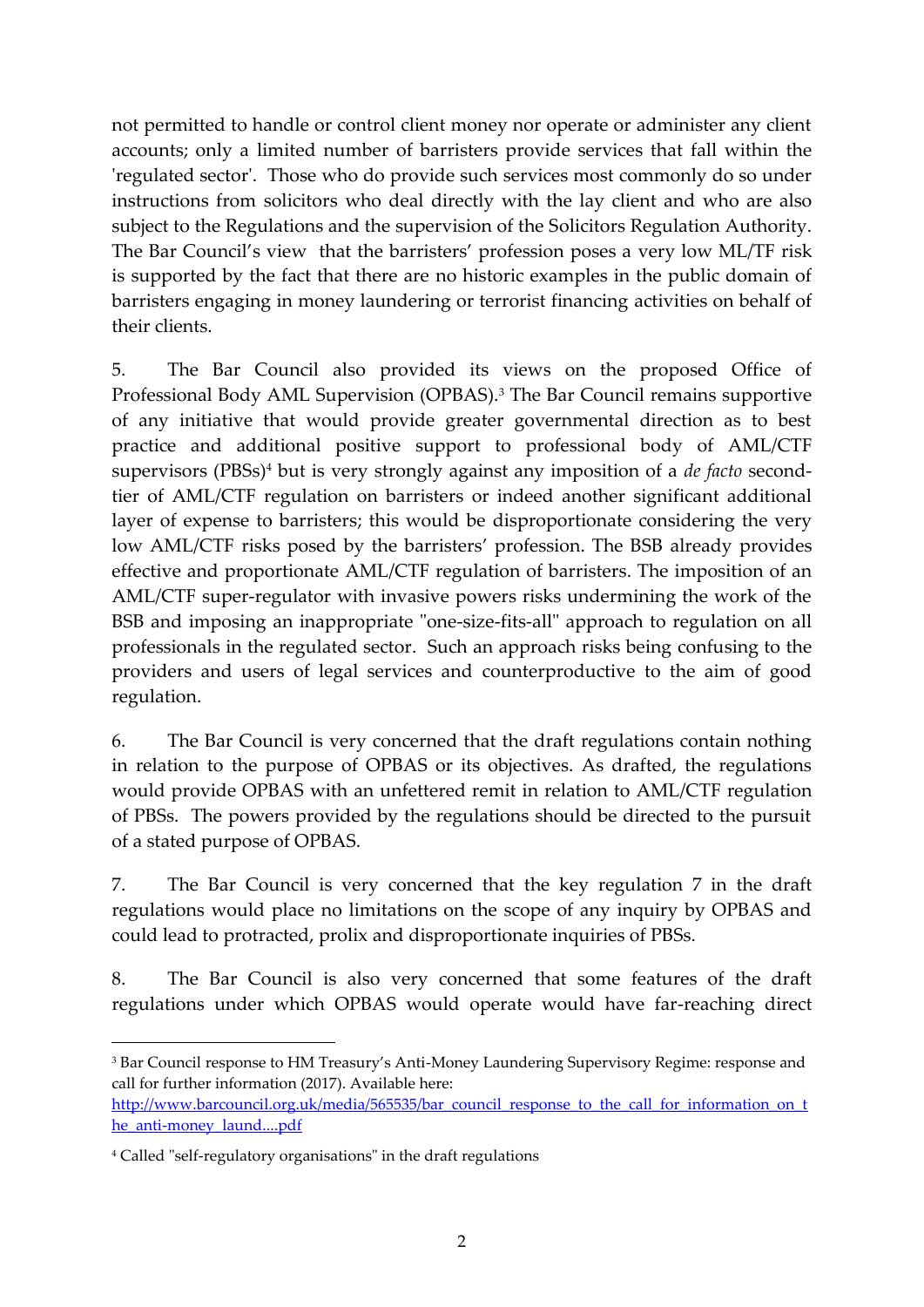application to barristers themselves as opposed to the BSB as the delegated ML/TF supervisor. The Bar Council is very strongly concerned that, as drafted, OPBAS would be able to direct its inquiries to any individual barrister. That is contrary to the feedback given by the Government and which is set out in the "Anti-money laundering supervisory review: consultation". Significantly, the Government's own position was that it would not 'legislate' to impose OPBAS inquiries on individual members of PBSs.

9. The Bar Council is very concerned that should the regulations be issued in their current form, PBSs will have to increase considerably their resources simply to deal with the additional layer of far-reaching regulation posed by an OPBAS with all its proposed powers. This would not only be expensive for the BSB (and therefore for the barristers who are supervised by the BSB) but is likely to have a diversionary effect. By this we mean that there is a significant risk that the BSB would be diverted from other very important work that it carries out in regulating barristers for the general good of consumers and the justice system as a whole.

10. Lastly, given the very significant issues raised in this response (and no doubt in others), the Bar Council considers that it would be appropriate for HM Treasury to issue a further consultation document and further draft regulations. It is also unfortunate that the current consultation period has been very short.

**Question 1: Do the draft regulations deliver the government's intention that OPBAS help, and ensure, PBSs comply with their obligations in the MLRs? In particular, are further legislative amendments required to ensure legal PBSs can raise funding for the OPBAS fee?**

11. The Bar Council answers Question 1 by reference to its general comments above and by its specific comments given below in relation to the draft regulations. In summary, the Bar Council does not consider that the draft regulations (in their current form) would help and ensure that PBSs comply with their obligations in the MLRs and, in the case of the BSB, the BSB would not be helped in its supervision of barristers.

12. The Bar Council has the following comments on the draft regulations:

13. As set out above, the draft regulations would place no limitations on the AML/CTF remit of OPBAS. They say nothing about the appropriate role and objectives of OPBAS, the intended relationship generally as between OPBAS and PBSs and the limits to the kinds of inquiries which can generally be raised by OPBAS.

14. One obvious and important limitation ought to be that the role and objectives of OPBAS must be directed at improving and ensuring effective supervisory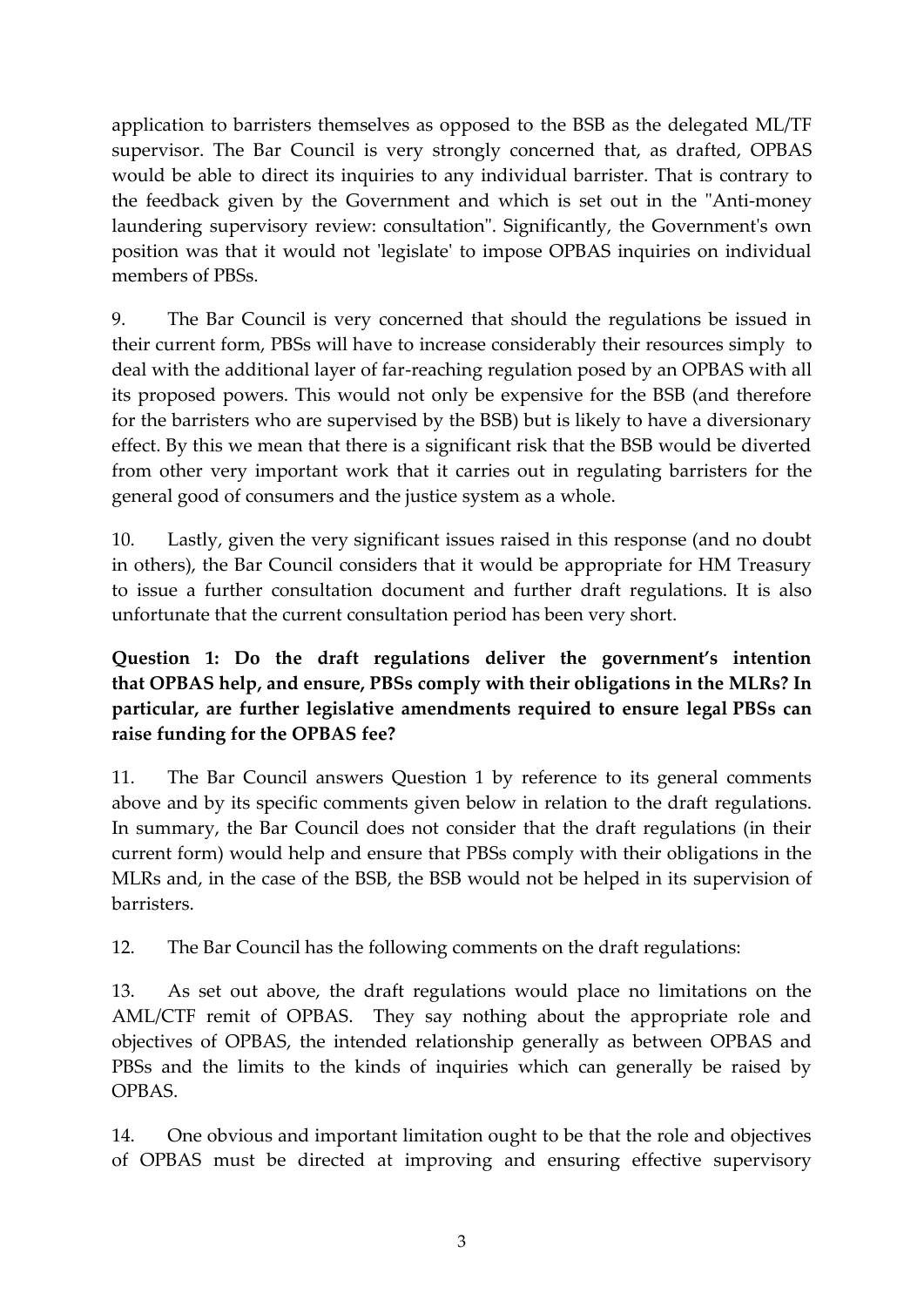regulation by PBSs and not directed at individual members of PBSs or individual cases where AML or CTF shortcomings are suspected or known to OPBAS.

*Reg 6*

15. The General Council of the Bar of England and Wales is an unincorporated association. We would require clarification as to what "members of an unincorporated association" as "connected persons" is intended to capture and for that to be made explicit in the regulations.

16. Our concerns are set out in relation to regulation 7 below, which follows from the wide definition of "connected persons". The General Council of the Bar is of the very strong view that "connected persons" should not include members of an unincorporated association but should include only any person who is an officer, manager, employee or agent of an unincorporated association. This can be achieved by deleting the word "member" from 6(c) in the draft regulations.

17. The BSB, as the independent regulator of the Bar, carries out the AML supervision of barristers. The BSB is independent of the Bar Council; a separation prescribed by the Legal Services Act 2002. It is not clear to us whether under arrangements such as this (and similar to that of many legal sector supervisors), the BSB would be considered an "agent" of the Bar Council. Whilst this might be the consequence of the current wording, it would be a quite inappropriate result.

*Reg 7*

18. We note that because of the inclusion of "member" in the definition of connected persons in an unincorporated association, this regulation appears to authorise OPBAS to gather information directly from barristers rather than from the Bar Council and/or the BSB. The Bar Council has very strong concerns about any such proposed compulsion on its members. The explicit purpose of this regulation is to improve the supervisory regimes imposed by PBSs, not to audit compliance by or compel information from individual members of those PBSs. Direct informationgathering from members of PBSs would be both unnecessary and undesirable, and would undermine the status and supervisory efforts of the PBSs. It would also go beyond the power available to OPBAS in its regulation of other AML supervisors; it would therefore be unfair to the members of unincorporated associations who would face heavier obligations than the members of supervisors which are incorporated as companies. It would also allow OPBAS to compel barristers to provide information even where those barristers are outside the scope of AML/CTF regulation.

19. Were OPBAS or any other law enforcement agency to have specific concerns about a specific member of a PBS, these should either be addressed through the PBS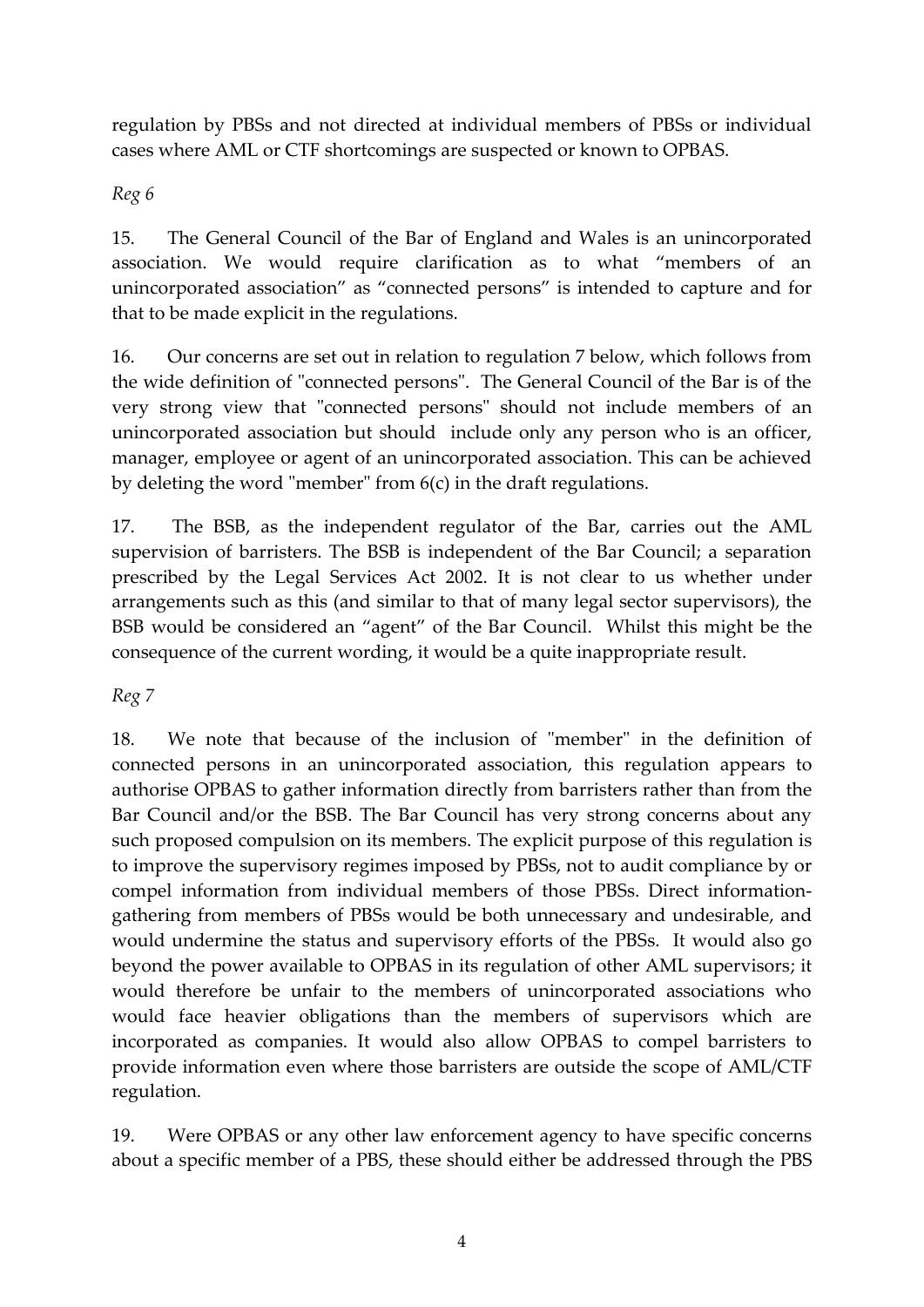or by independent law enforcement action (e.g. the Police). If there is no such concern, it is difficult to envisage in what circumstances such information-gathering from a PBS's members about the conduct of the PBS would be either appropriate or useful.

20. Draft regulation 7 is apparently unlimited in its scope. It would empower OPBAS to compel an unlimited number of answers and documents and compel persons to attend interviews without limitation. As set out above, the role of OPBAS should be given a legislative definition as to its objectives and its limitations and this should be clearly and distinctly set out in the regulations. And in turn draft regulation 7 should contain commensurate limitations to ensure that OPBAS's inquiries are limited to those which are appropriate to its delineated functions and objectives.

*Reg 8*

21. We note with concern the wide retention power this regulation gives in relation to original copies of "seized material". As drafted, it is a power that is beyond that allowed in criminal investigations under the Police and Criminal Evidence Act 1984, where law enforcement agencies are required to return original documents and materials if retention of photocopies or photographs would suffice instead.

22. It is proposed that an owner of material can go to the Crown Court (in England and Wales) to claim ownership of material. The Crown Courts do have the power to determine ownership in some limited cases under the Proceeds of Crime Act 2002 but, as has been recognised by the senior appellate courts, they are not well equipped to deal with property law or property ownership disputes, and have always been barred by Court of Appeal jurisprudence (regarding restitution orders) from dealing with such disputes. The High Court is the appropriate forum for such disputes to be resolved. It is noteworthy that the OPBAS Regulations propose (at Reg 22(3)) the High Court for jurisdiction in relation to contempt issues.

*Reg 9*

23. This regulation appears to be directed at lawyers who provide services to clients. For the reasons we set out above in relation to draft regulations 6 and 7, this is not appropriate, as OPBAS should not have the power to compel lawyer-members of a PBS to provide information under regulation 7.

24. If the regulations were to allow OPBAS to compel a lawyer to reveal information about a client (and our position - as set out above - is that OPBAS should not have this power) then the proposal that a lawyer could be compelled to provide details of his/her client's name and address goes beyond existing common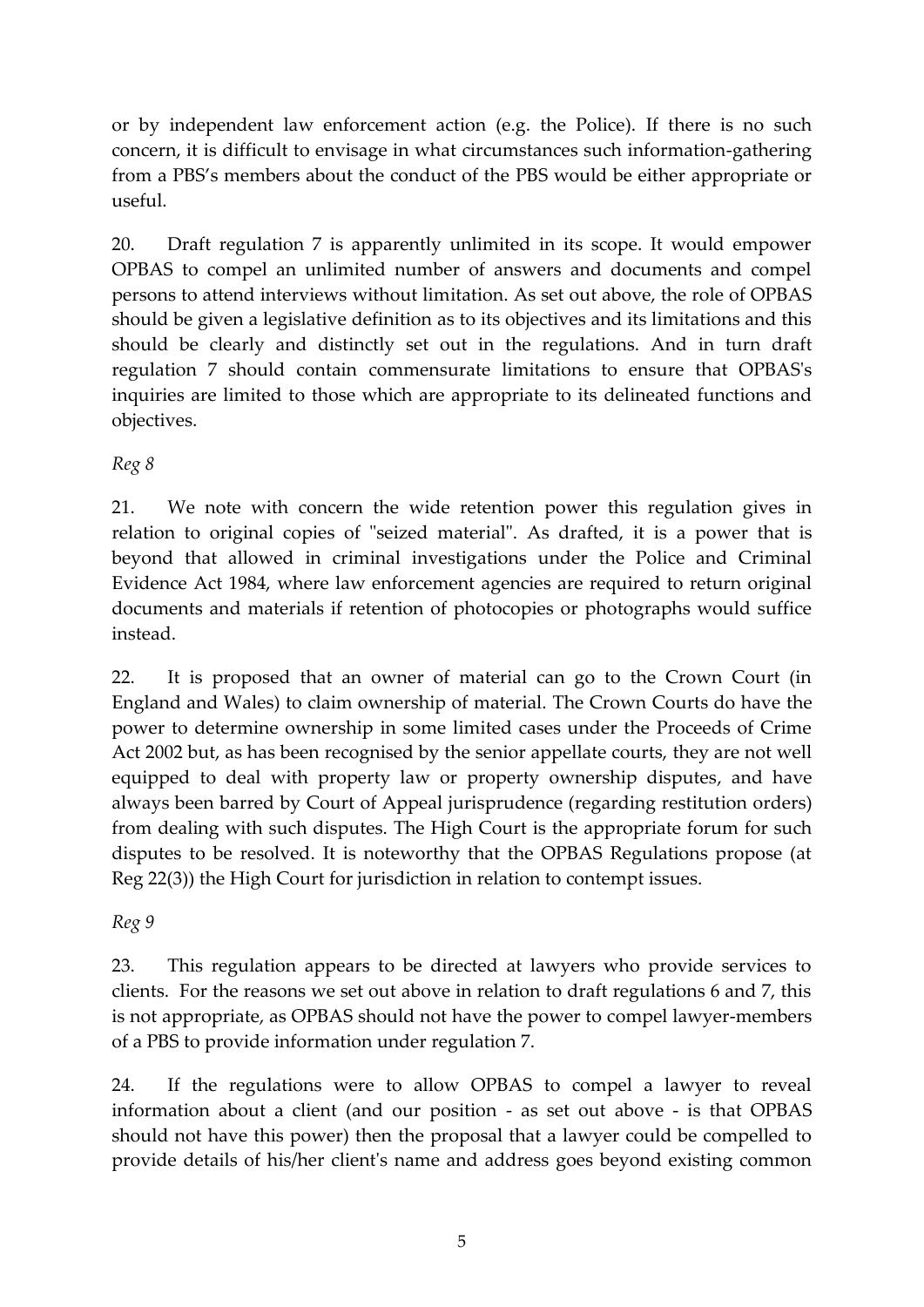law in relation to legal professional privilege (LPP) given that there are certain circumstances in which the address of a client may be privileged information (such as where the address is provided by the client for the purposes of seeking advice relating to the location of the address). We would therefore recommend that the regulations clearly state that LPP material cannot be compelled, rather than stipulating that a name and address can be compelled even where LLP applies.

*Reg 13*

25. The Bar Council has strong objections to a regulation which allows the FCA to compel the PBS to appoint a "skilled person" to prepare a report on any "matter concerned". This would appear to enable delegation of the FCA's informationgathering and analysis responsibilities under the OPBAS Regulations, without any justification or limitation at all. We would also note that this would be at the cost of the PBS concerned, even providing that the FCA would have the power to set the terms of the instruction, which must include the commercial terms.

26. Instead, the Bar Council calls for:

a) a limitation on the situations in which it is appropriate for a "skilled person" to be appointed rather than for OPBAS to conduct the relevant inquiries and analysis, and

b) a limitation to the levels of fees which can be charged by the skilled person.

*Reg 17*

27. We note that there is no mechanism for escalating concerns against a PBS nor any requirement that an SRO be given an opportunity to improve or rectify its supervision. Instead, OPBAS will have the power to recommend that a PBS can be de-listed by HM Treasury, simply after the giving of notice to the PBS (Reg 18).

28. Except in very extreme circumstances, including gross misconduct and/or chronic inability to cope with its supervisory responsibilities, the Bar Council recommends that PBSs ought to be given the opportunity to rectify their defects and conduct before the FCA can recommend that it be de-listed.

## **Questions 2-5 (for regulated businesses only) not applicable**

## **Questions 6-8 (referring to PBS supervision and related costs)**

29. These questions are not directly applicable to the Bar Council as opposed to the BSB.